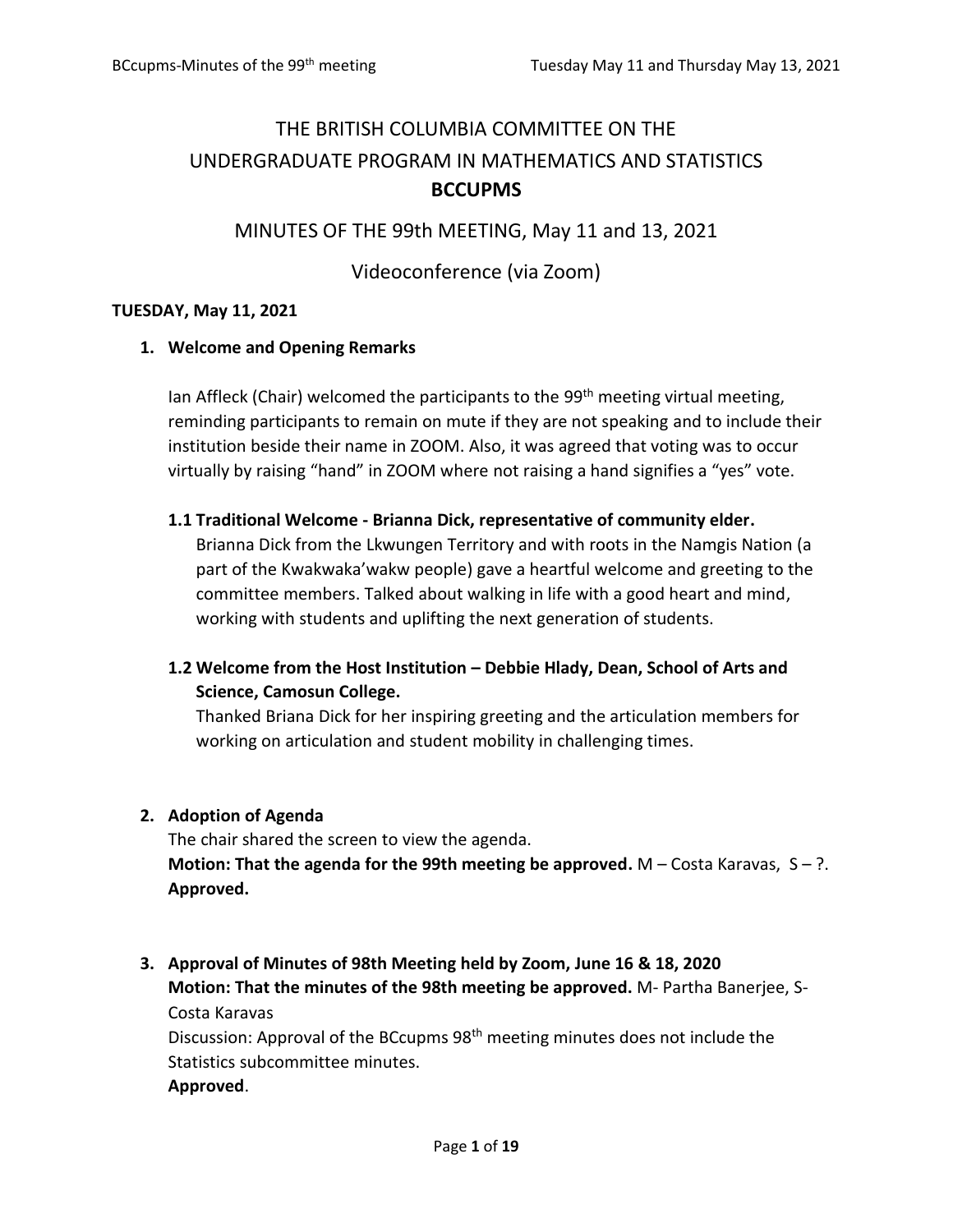## **4. Announcements**

#### **4.1 Introduction of Representatives**

Chair scrolled down participants list and invited individuals to introduce themselves.

## **4.2 Notice of election**.

At this meeting, elections for the Vice Chair and Secretary of the BCcupms will be held. These have two-year terms. Formation of a Nominating Committee (Gary MacGillivray, Susan Oesterle and Partha Banerjee)

## **4.3 Conferences**

- Justin Gray (SFU); Changing the Culture, sponsored by PIMS (free registration). <https://www.pims.math.ca/educational/changing-culture>

- Susan Oesterle (Douglas College); Canadian Mathematics Education Study Group, June 11-13, 2021 online; [www.cmesg.org](http://www.cmesg.org/)

- Bruce Dunham (UBC-V); SSC conference[: https://ssc.ca/en/meetings](https://ssc.ca/en/meetings)

- Ian Affleck (UFV); Canadian Undergrad Math Conference CUMC,

https://cumc.math.ca/2021/ Aug 19-22. MAA MathFest, Aug 4-7, 2021, <https://www.maa.org/meetings/mathfest>

- Kseniya Garaschuk (UFV); CMS, June 11-15, [https://summer21.cms.math.ca](https://summer21.cms.math.ca/)

- Susan Chen; 10<sup>th</sup> Indigenous Math Symposium (FULL),

<https://edcp.educ.ubc.ca/10th-indigenous-math-symposium/>

15 minute break follows with ZOOM breakout rooms opened by Jane Butterfield (UVIC).

# **5. Reports**

# **5.1 BCCAT-Fiona McQuarrie (BCCAT Special projects Coordinator)**

Fiona presented on BCCAT's activities relating to Current Transfer & Articulation Projects <https://bccat.ca/Media/NEWBCCAT/pubs/Resources/ACUpdate202104.pdf> Main highlights from projects:

- Who decides transfer? Who participates and ultimately who has authority to accept transfer.
- Block transfer and Degree partnership.
- Data Governance. Practices at BC post-secondary institutions, and recommendations for best practices in collecting, storing, and accessing.
- Micro-credentials. Policies, practices, motivations, and perspectives in BC and international institutions.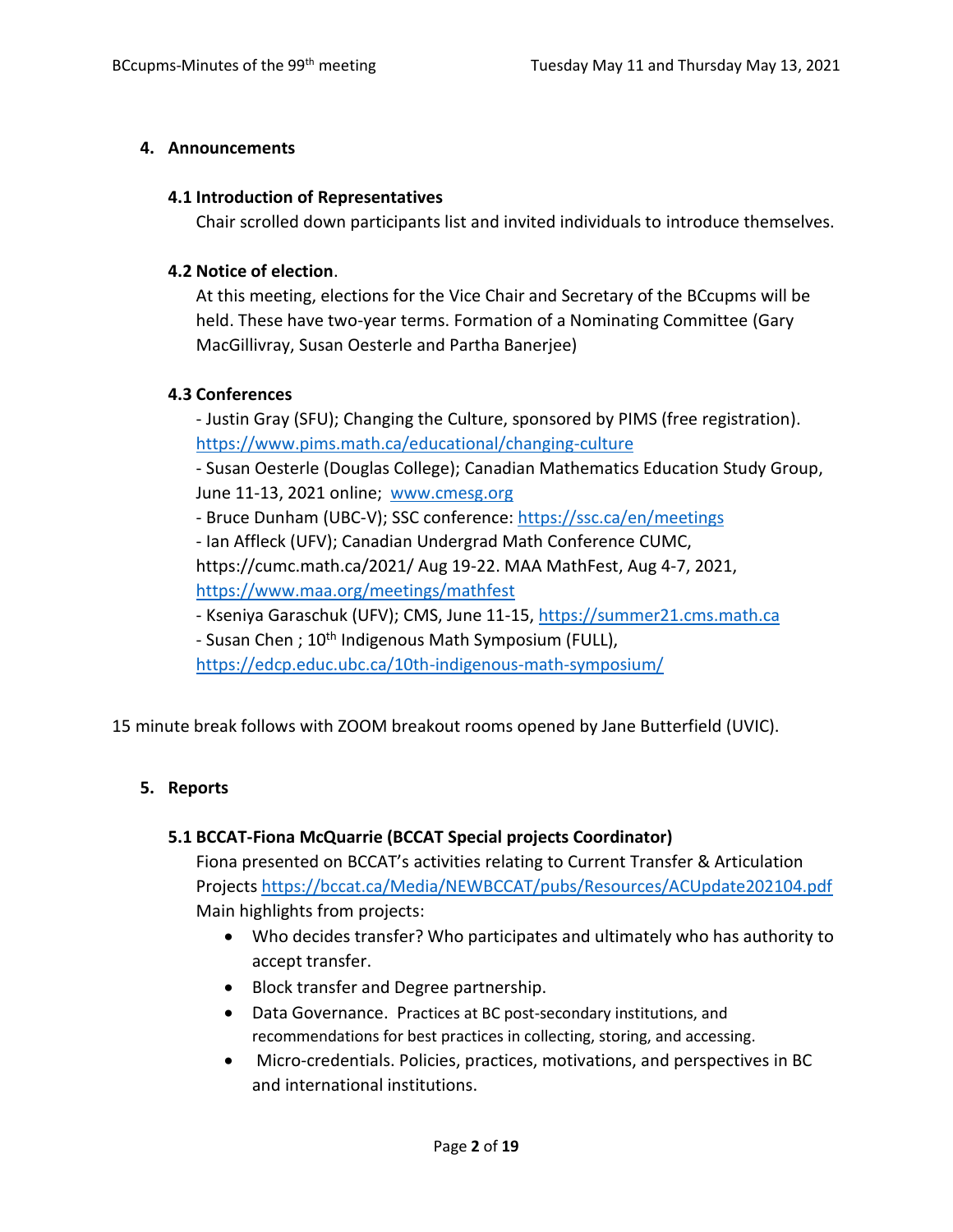#### Additional BCCAT initiatives

- JAM meeting every November. 2020's online meeting had about 350 participants versus only 150 in face-to-face-meetings. Jane Butterfield presented at the 2020 JAM meeting on Conducting Effective Articulation Committee Meetings Online. JAM 2021 meeting will be held online in early November.
- BCCAT has its own UTUBE channel
- BCCAT is looking for a supporter to host the Moodle platform for articulation institutions, as KPU will no longer be hosting. There will be no interruption.
- Articulation maintenance: 35% of courses in transfer guide have not been reviewed in more than ten years. Encouraged curriculum personnel in institutions to review and BCCAT can facilitate this with software that is currently being developed.
- BCCAT transfer guide expanded to include courses outside of BC and international. Transferability of such courses are in the transfer guide that currently transfer with seven BC institutions (UBC-V, UBC-O, VIU, UNBC, Douglas College, Camosun College, NIU, Okanagan College). There are 450 international institutions representing 130+ countries.
- Program specific transfer expanding to include Adult basic education with a course-to-course transferability on the transfer guide.
- Call for proposals. Funding available \$15,000 per project on research on transfer related projects. Deadline is August 23, 2021. Requires a contractor to carry out the project. No applications last year due to the pandemic.

Q. Eugene Belchev (Langara College). How are the institutions for international transfer courses selected?

A: Fiona M. The institutions volunteered when they were asked.

Q. Ian Affleck (UFV). Would need consent from all the programs in the institution? A; Fiona M. Theoretically would need to be an institution wide decision. Whatever the Registrars think is appropriate.

Q. Ian Affleck (UFV). Demonstrated the updated online transfer guide website by putting in Calculus I as a receiving institution to see equivalent courses from international sending institutions. Is there a filter by country option? A. Fiona M. Noted down as a useful option.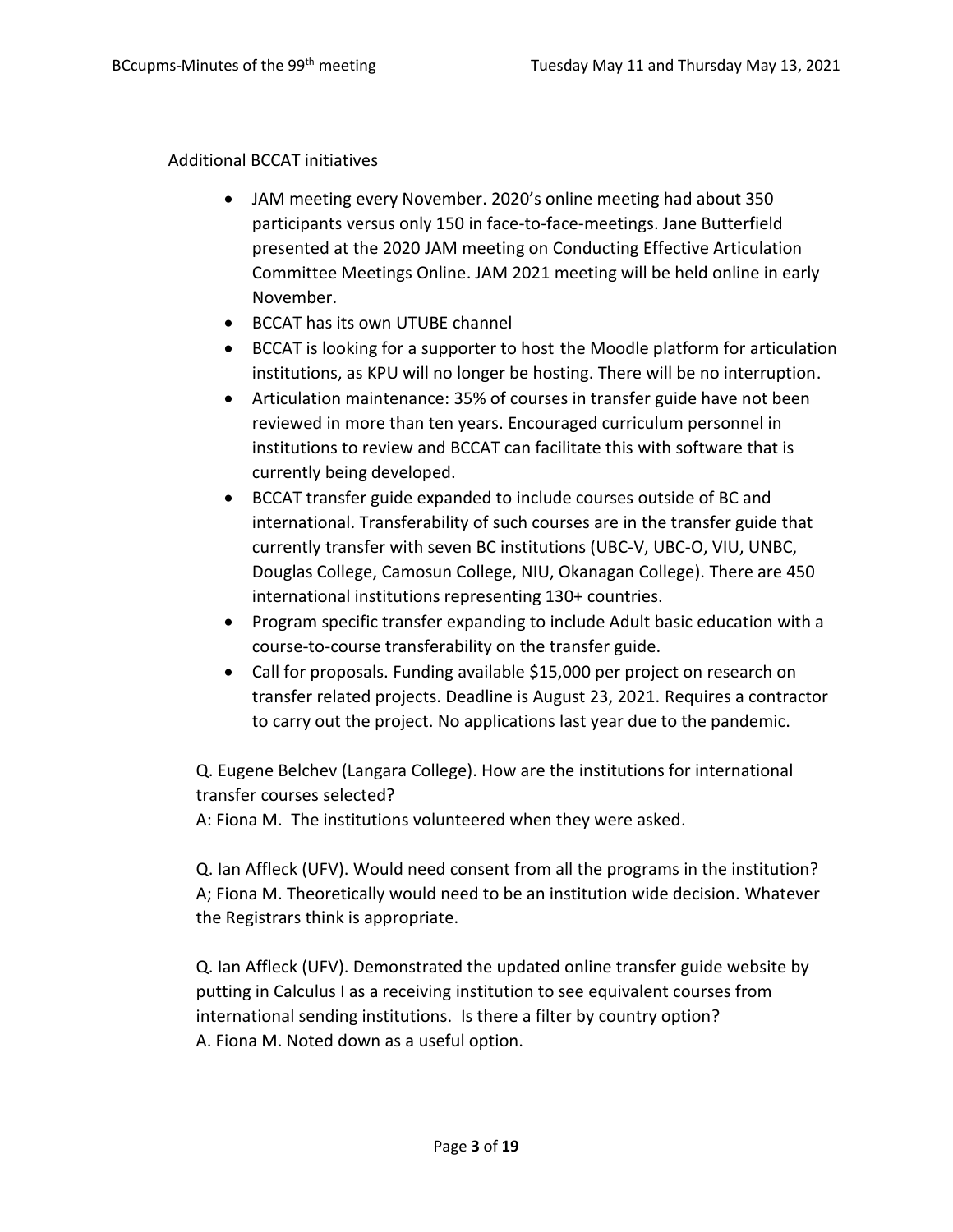Q. Ian Affleck (UFV). In terms of renewing and updating existing courses for transfer, is it the onus of the sending institution?

A. Fiona M. The transfer credit person at each institution can update an existing course. When sending a course, it can be noted that it is an update to an existing course for faster response.

# **5.2 BCcampus – Clint Lalonde (open homework systems project)**

Main highlights from Clint Lalonde's, Project Manager, Open Source Homework (OSH) Systems, presentation are:

- Open textbook project has created \$25 million in textbook cost savings.
- Comparative Analysis between OSH systems WeBWorK, IMathAS and Numbas, has WeBWorK leading due to its robust developer community.
- The Centralized Shared Service Model would have an actual cost of \$200k annually (5 institutions) and would be too costly for sustaining this model. Rederly could have been a service provider, but too costly. A Decentralized Institutional Hosting model was sought instead. BCcampus applies one-time bootstrap grants (2 grants of \$30k each) to individual institutions to set-up, maintain and support their own instances of WeBWorK. There was a call for proposals in March-April 2021.
- Two additional projects: i) STEM Content Creation Grants. Four grants (\$5K each) to create STEM based question sets in open systems (WeBWorK, IMathAS, PrairieLearn) openly licenced; ii) UBC-O grant to develop question translator to move questions between platforms, openly licensed.

Q. Justin Gray(SFU). Is there a core group of developers and how often is info updated?

A. Clint L. There is a big group, that meets a couple of times a month to review.

Q. Ian Affleck (UFV). Will be using WeBWorK locally at UFV. What can institutions do to integrate into the broader WeBWork community?

A. Clint L. Some ways can be to join the Slack group in North America, host gettogethers, technical channel meetings. If there is interest even creating a local BC community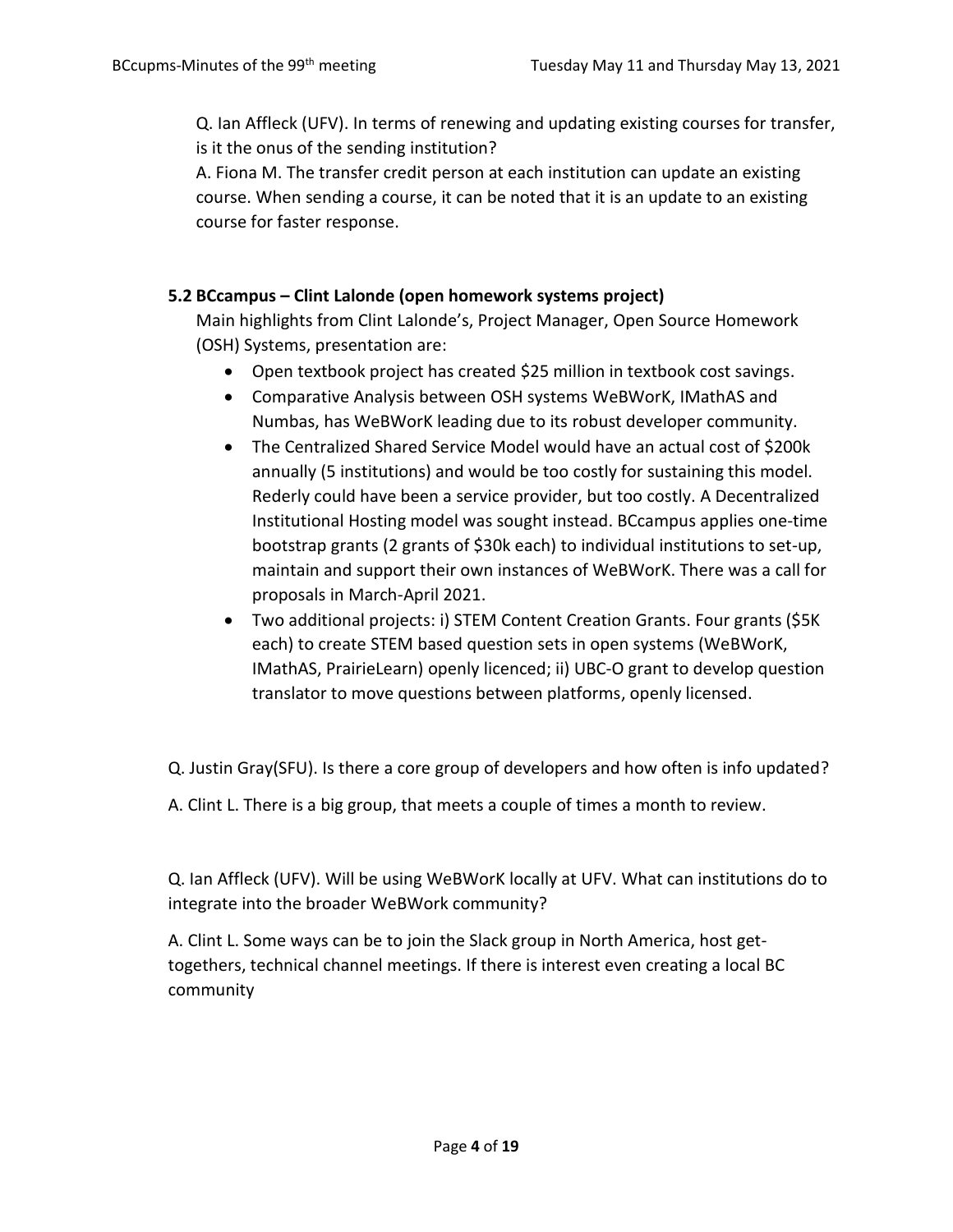Q. Justin Gary (SFU).There is attraction if open homework systems have close alignment with textbooks. Is there any grants for creating homework problems tailored and aligned to open source textbooks?

A. Clint L. Nice to have. Hope BCcampus can do more.

Q. Erin Beveridge (UNBC). At UNBC cannot make WeBWorK work properly. Using Rederly. Can content be used from Rederly to WeBWork? Will it work in WeBWorK?

A. Clint L. Not sure. Should work.

#### **Comments:**

Bruce Dunham(UBC-V). WeBWorK is based on old programming language Perl. WeBWorK has been integrated into CANVAS and working well with a lot of support from IT.

Clint L (BCcampus). WeBWorK community has integrated with many LMS's.

Kseniya Garaschuk (UFV). WeBWorK is not integrated into BlackBoard. No single sign in. Instructors have to upload class list.

Q. Stephen Brown (Okanagan College). How well did IMathAS fare in the choice of an Open Source Homework (OSH) System?

A. Clint L. In evaluation of the three Open Source Homework (OSH) Systems (WeBWorK, IMathAS and Numbas), WeBWorK had the leading edge due to the larger support community.

#### **Comments:**

Bruce Dunham(UBC-V). System administartors feel nervous when dealing with open source. At UBC WeBWork has worked great with a lot of support from IT.

Michael Nyenhuis (KPU). WeBWorK is difficult in setting it up initially, but works very well for many years with no problems.

Wayne Nagata (UBC-V). Issues with WeBWorK scalability. When used for testing there was an instance where exams went missing. Situation was rectified with makeup exams.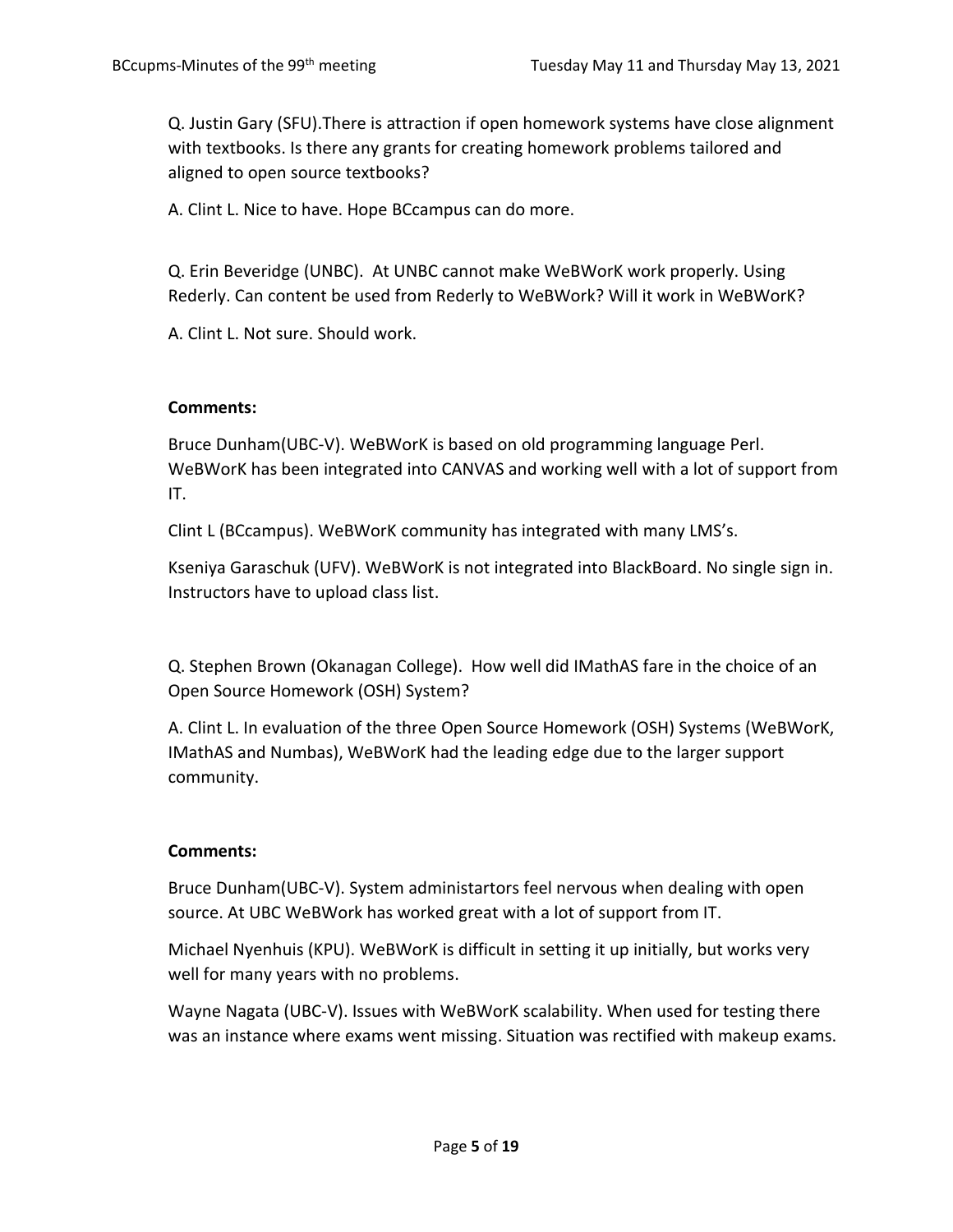Clint L. (BCcampus). Have heard both scenarios, from "crashed and burned" to "worked very well". WeBWork is based on old technology, not built for cloud based services and there is some hesitation from institutions.

## **5.3 PIMS – David Leeming**

-David expressed his appreciation on having PIMS on the BCcupms agenda. -There are twelve members in BC and four in Alberta.

-Talked about the mandate which is to promote research in and applications of the mathematical sciences, to facilitate the training of highly qualified personnel, to enrich public awareness of and education in the mathematical sciences and to create mathematical partnerships. There is no annual fee.

-The 2021 PIMS Education Prize (who has made a significant contribution to education in the mathematical sciences) was awarded to Dr. Bruce Dunham. -The COVID pandemic affected outreach activities.

-Asked committee members for any outreach activities. Diversity in Math Conference 2020 (joint with SFU/Math). In support of High school students from underprivileged and under-represented committees. Three-year NSERC grant.

# **5.4 Adult Basic Education – Costa Karavas**

-Costa Karavas (VCC) went over the purpose and goal of ABE articulation which is to ensure students have access to upgrading courses, receive appropriate credits and able to transfer easily among publicly funded colleges, universities and institutes in BC.

-The ABE committee articulates courses in various subjects and levels against welldefined learning outcomes contained within the ABE Articulation Handbook. This handbook is published each year by the Ministry of Advanced Education and is available on the web.

- The highlights of the 2021 ABE Math articulation meeting (March 2021) were Effects of Pivoting to Online Learning due to COVID-19 and how that has affected enrolments, assessments and learning; reviewing learning outcomes of the provincial Calculus course; creating a course that would mimic the high school Foundations of Math 12.

# **5.5 Changing the Culture (Friday, May 14, 2021) – Malgorzata Dubiel**.

-Cancelled in 2020 due to COVID-19.

-Scaled down to 150 registered for the May 14, 2021 Conference.

- There is discussion on changing the title of the conference from "Changing the Culture"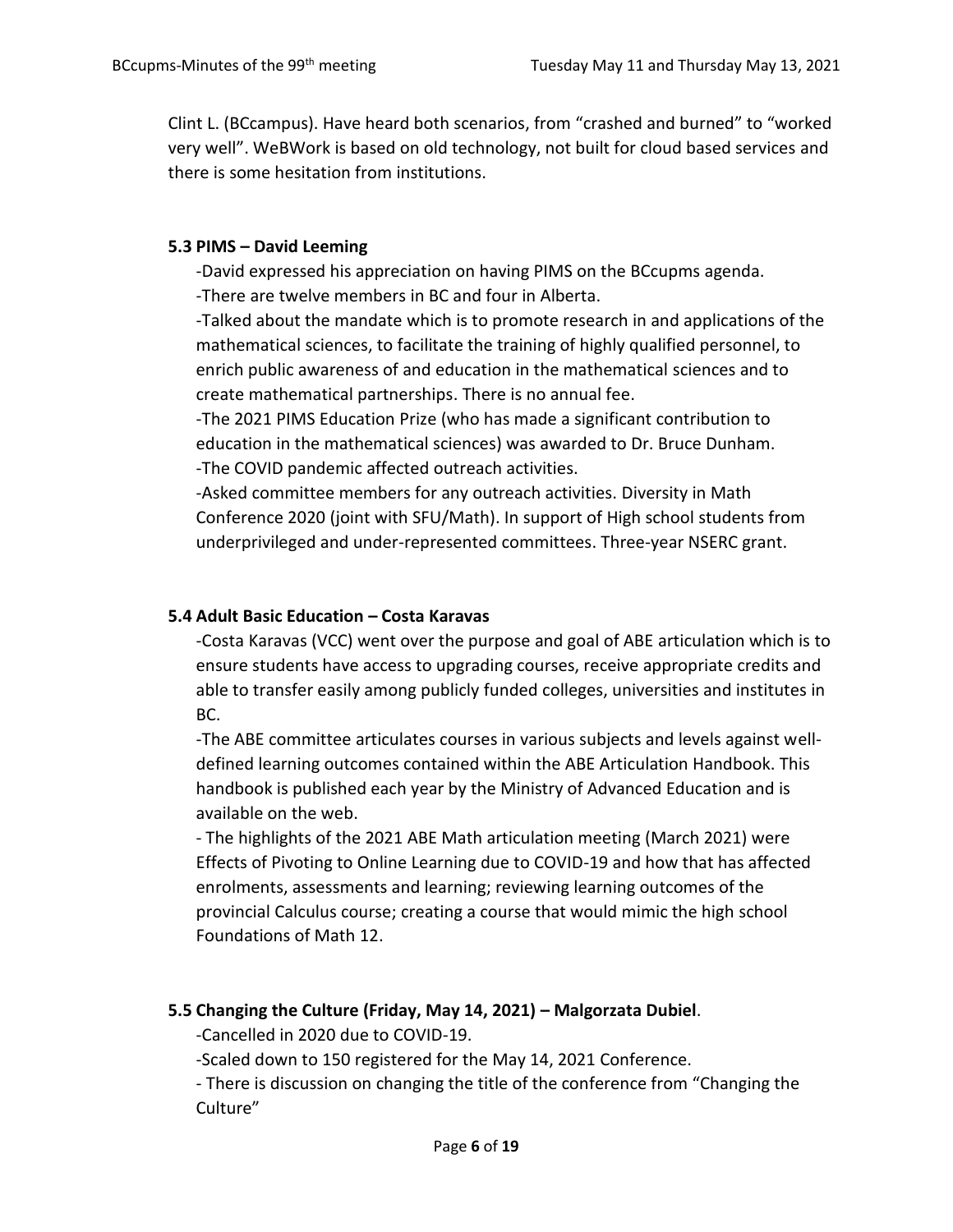Break for Lunch at 12:15 pm.

#### **6. Institutional Reports -highlights**

Institutions in alphabetical order outlined highlights from their institutions.

# **BCcupms Meeting – Day 2 Thursday, MAY 13, 2021.**

The chair shared the agenda for Day 2, opening the meeting by welcoming the participants.

## **7. Committee Business**

## **7.1 Webmaster's Report**

- Ian Affleck (UFV) mentioned that some limitations to the website are due to the initial layout and design about 15 years ago. Suggested if there is any desire to update the design and hosting of the website. Currently there is no funding to support this.
- Susan Chen (Camosun College) suggested to include a link on Open Educational Resources on the BCcupms website.
- Gary MacGillivray (UVIC) suggested to include in the institutional report template a commentary on the use of OERs.
- Andrea Hyde (COTR) suggested that perhaps the hosting institutions pay the website hosting fees every year.
- Leo Neufeld (Camosun College-retired) mentioned that it would be a big burden for the committee to tabulate and keep up to date resources and material on the Bccupms website.
- Asia Matthews (Quest University Canada) suggested that institutional reports can submitted using Google Forms as a survey.
- Costa Karavas (VCC) demonstrated a Moodle hosting environment of another articulation committee as an alternative option for the BCcupms website.
- Stephen Brown (Okanagan College) volunteered to assist with WordPress.com
- Group open access to the content and materials on the BCcupms website was favoured from the majority of the articulation members.

#### **7.2 Report from Nominating Committee and Election(s)**

An update from the nominating committee was provided resulting in two calls for nominations. The selection of the candidates was done by using random number generator rather than by election. i) Call for nominations for the Secretary. After three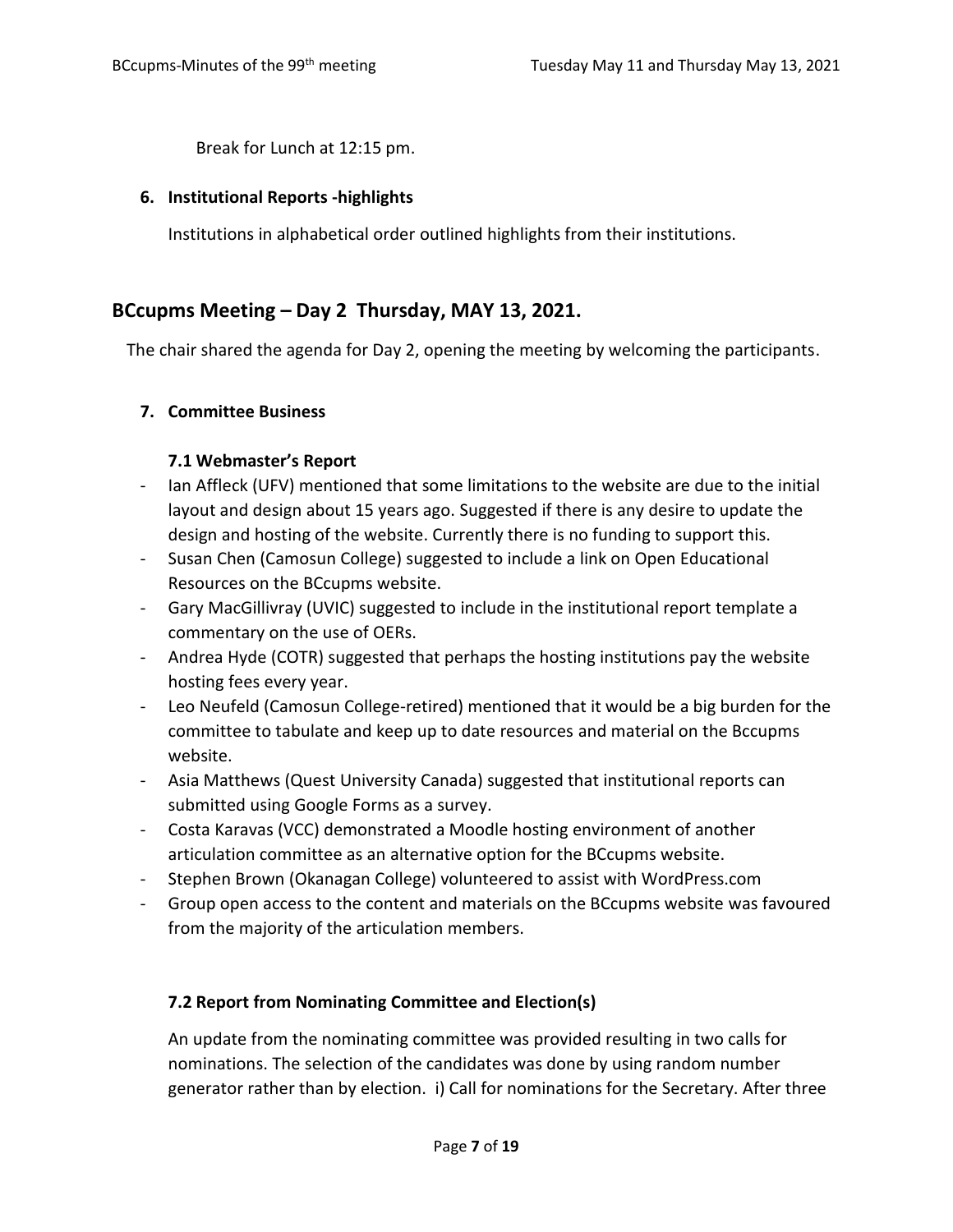calls, the sole nomination was Costa Karavas, who was thereby acclaimed for a two-year cycle; ii) Call for nominations for Vice Chair. After three calls, the sole nomination was Jane Butterfield who was thereby acclaimed for a second term.

## **7.3 Proposed location, dates, agenda items for 100th meeting: UBC?**

-Wayne Nagata (UBC-V) talked about a challenge for finding a room for a large group 60+. There is a lot of activity occurring at UBC in the summer.

-Ian Affleck (UFV). There is a lot of time until next year to explore this option and others. Dates were suggested for May 17-18, 2022 as core dates. Committee was asked for agenda items for next year's meeting:

- Gary MacGillivray (UVIC). What can we bring back into face-to-face teaching from our experience in online teaching.

-Jane Butterfield (UVIC): In case of a hybrid model for next year's meeting, there are always issues that can be missed due to technology, but will do everything possible to make a remote meeting run smoothly.

## **7.4 Proposed location for our 101st meeting**

Asia Matthews (Quest) volunteered Quest University Canada in Squamish, BC to host the 101<sup>th</sup> meeting in 2023, but needs to be confirmed. Any other institution that is willing to host can also contact the committee.

#### **7.5 List Updates**

For any Listserve email updates, contact Gary MacGillivray for Math, [gacgill@uvic.ca](mailto:gacgill@uvic.ca) and Susan Chen for Statistics, [chen@camosun.bc.ca](mailto:chen@camosun.bc.ca)

# **8. Matters Arising from 98th Meeting**

#### **8.1 Flexible Pre-Major**

-Ian Affleck (Chair/UFV). BCCAT is not updating the Flexible Pre-Majors on its website.

- Gary MacGillivray (UVIC). Suggestion to include in the BCCAT website a list of links from the various institutions leading to their math majors and relative information.

-Justin Gray (SFU). SFU has five major programs and links to where users can find the current relative information.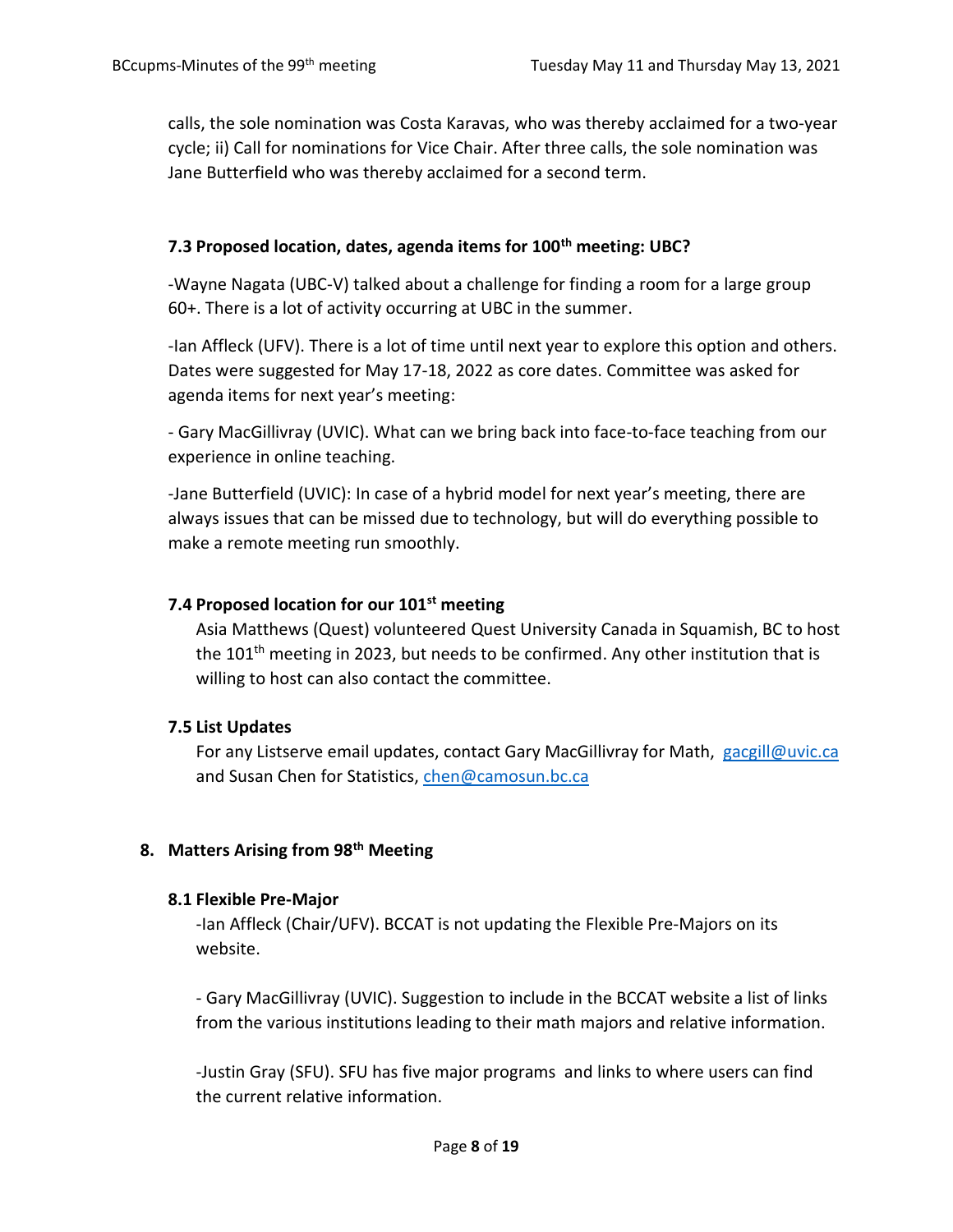-Deanna Baxter (Capilano U.) Information should be included on the BCCAT website in general to influence students in studying mathematics.

-Justin Gray (SFU). The BCCAT webpage can have a page with the required core courses and pointing to the institutions with their individual programs.

-Susan Feldberg (TRU). BCCAT info is good to have so students can see what is currently being offered.

-Justin Gray (SFU). Continue to use the BCCAT and have a disclaimer. By having links pointing to the various institutions' majors can inform prospective students about the various math majors offered.

-Erin Beveridge (UNBC). Where can the recommended new Flexible Pre-Major page be put?

-Anabella Chun (BCCAT). Will see where and if it will be placed on the BCCAT website.

- Gary MacGillivray (UVIC). Suggested to have a survey for institutions with information about their math major programs for BCCAT. The survey information can collect links to department websites, academic calendars and math programs.

-Ian Affleck (UFV). Every institution can check at least annually for relevant information and working links.

-Justin Gray (SFU). Volunteered to create a Form for the survey

-Ian Affleck (UFV). Mentioned also to include along with math majors, minors, certificates, etc.

-Natasha Davidson (Douglas). Why did BCCAT abandon the upkeeping of the Flexible Pre-Major? It seems that we are duplicating the work that already exists.

- Anabella Chun (BCCAT). Hard to maintain it every year. Not many students go to the Flexible Pre-Major page.

-Ian Affleck (UFV). Leave it up to the institutions to put forward what they want to include such as minor programs and have the survey more open.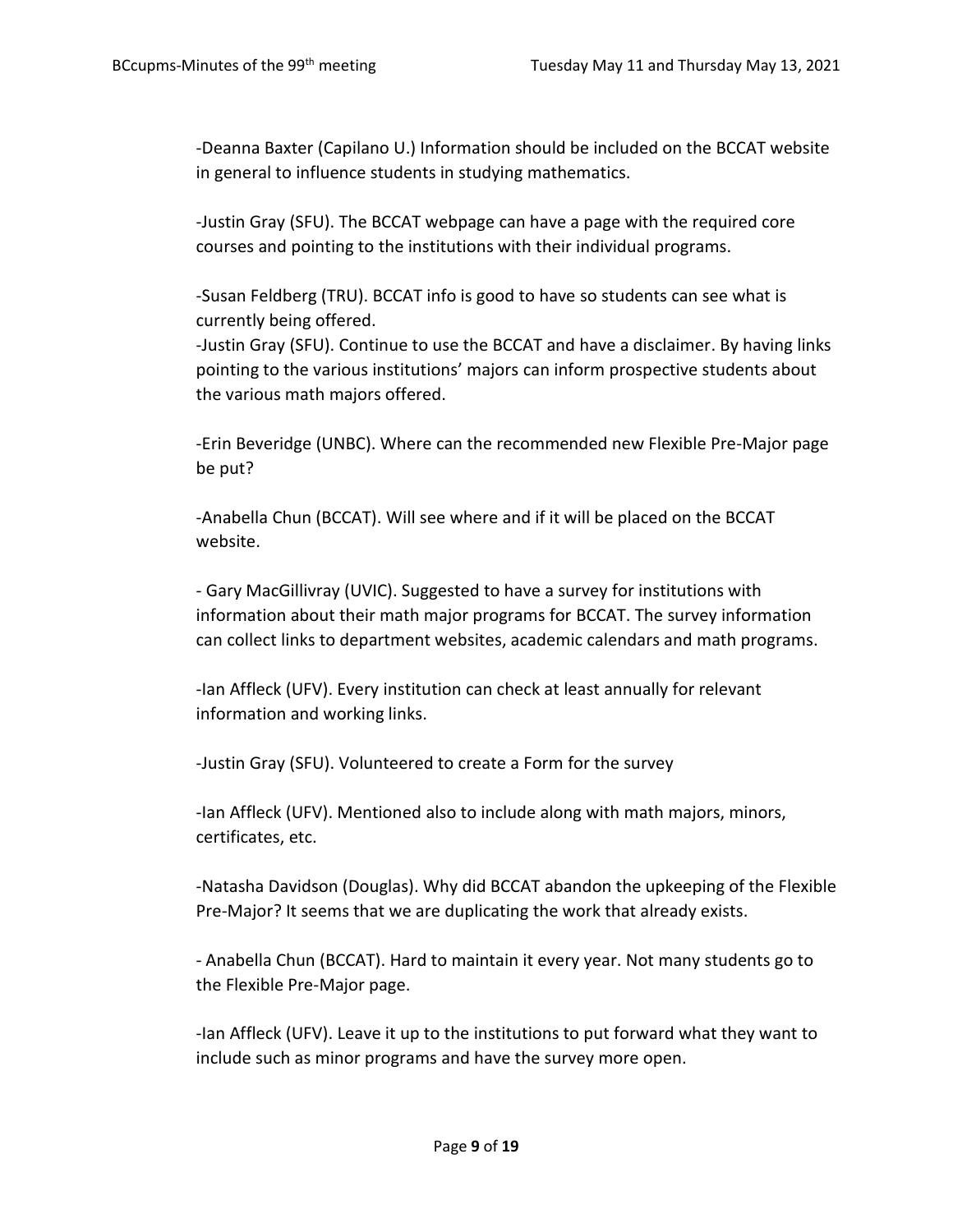-Andrea Hyde (COTR). Would be very useful to include a list of institutions that offer math/science programs and the names of each program and a link to the academic calendar.

-Anabella Chun (BCCAT). Shared screen of the transfer guide and demonstrated the new course to course which now includes international institutions. BCCAT will be updating and refreshing the look of the transfer guide website. Also mentioned that BCCAT has a YouTube channel.

15 minute Break

## **9. Math Breakout Discussion**

## **9.1 Remote teaching – lessons learned in 2020-2021**

#### **9.2 Math/Stats help centres**

-Jane Butterfield (UVic). Creation of an email list can provide the means for instructors connecting and sharing their experiences with lessons learned from math/stats centres. A variety of platforms and technologies wee used (BlackBoard, ZOOM, by appointment, Facebook, Bluejeans, Piazza, etc).

-Suzanne Feldberg (TRU). Spent more time per student.

-Erfan Zahrai (Coast Mountain College). Asked how did students share their work, that did not have the appropriate technology?

-Kseniya Garaschuk (UFV). Suggested miro.com as online collaborative whiteboard platform.

-Justin Gray (SFU). For math workshops, were working in small groups and work on specific problems with guidance.

-Eugene Belchev (Langara College). Pre-designated ZOOM rooms. Worked very well. Thinking of continuing this for the FALL 2021.

#### **9.3 WeBWork**

-Natasha Davidson (Douglas College). Server installation in Summer 2021.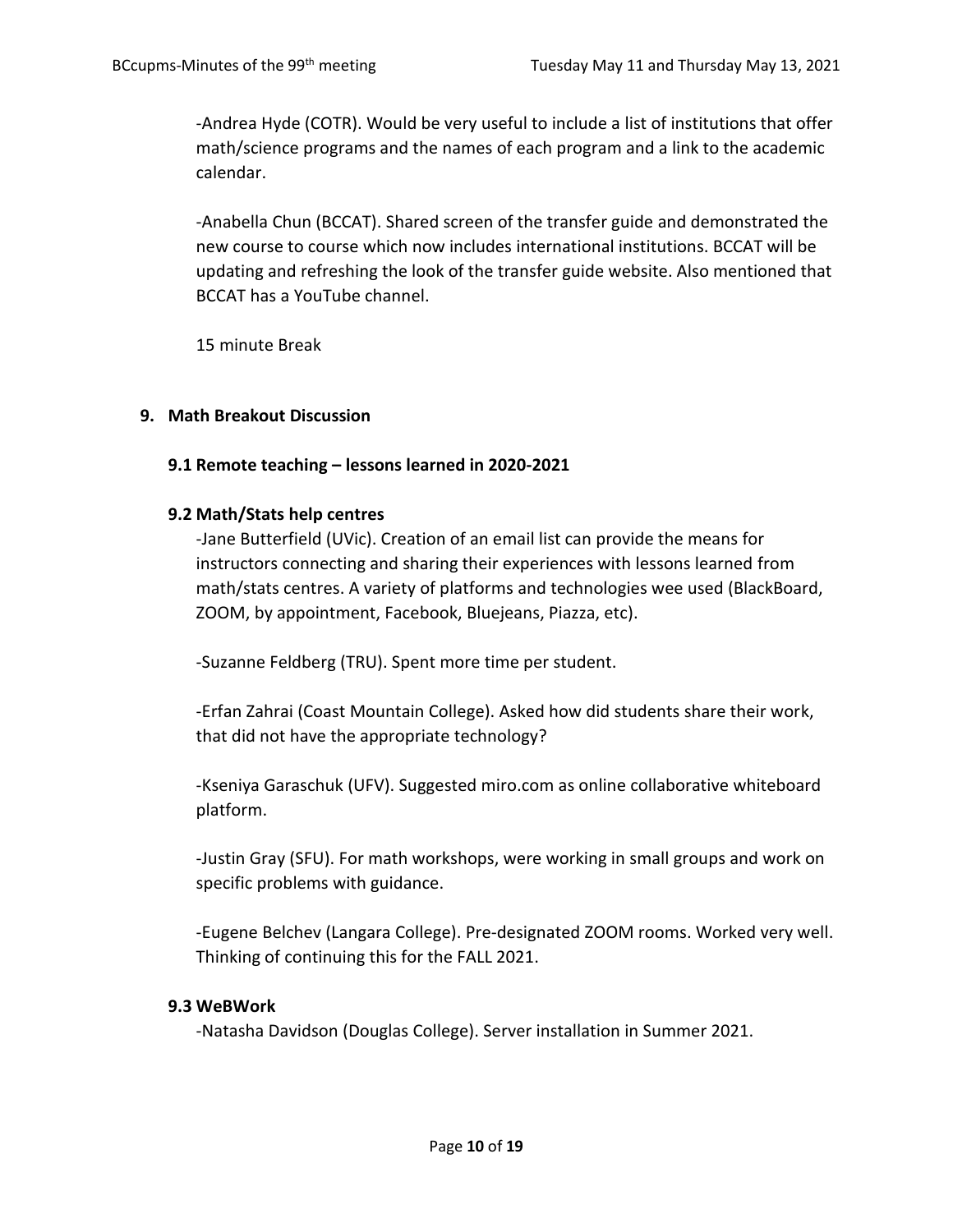-Wayne Nagata (UBC-V). Used a lot for homework. Infinite number of tries for homework. Used it also for tests but had technical issues. No way to prevent cheating.

- Michael Nyenhuis (KPU). For homework infinite number of tries. Some instructors favoured two tries rather than infinite number of tries.

-Eugene Belchev (Langara College). Applied for grant, planning to use only for homework, not for testing.

-Justin Gray (SFU). LON-CAPA for many years, gradually phasing it out. As an opensource software, minimal support from a small group. Upgrade to 3.0 was never developed. Some concerns were expressed of implementing open-source. Mobius has been very reliable and inexpensive for students; about \$25/year.

-Natasha Davidson (Douglas College). The bottom line is to help students learn and not only to test them.

- Patrick Montgomery (Camosun College). Inability to integrate with LMS, support for students not really available, ease of use for faculty to create and change questions, not supported adequately. If we can keep the costs down of publisher's platforms then this can minimize the friction points with WebWork.

-Ian Affleck (UFV). Have negotiated with publisher, creation of a custom text and reasonable pricing.

- Kseniya Garaschuk (UFV). Publishers should commit for a certain amount of years.

- Asia Matthews (Quest) . Suggested Perusall.com

- Wayne Broughton (UBC-O). Asked if you use Lockdown Browser with WebWork tests? We have Lockdown integrated with Canvas and used it that way for tests and the final exam. UBCO Senate has now passed a policy that does not allow requiring paid online homework systems (e.g. publisher systems) for assessments, unless special exemption is granted by the Dean.

-Eugene Belchev (Langara College). Cannot match in terms of number of exercises when comparing WebWork with a publisher's question bank. Publishers have the leading edge.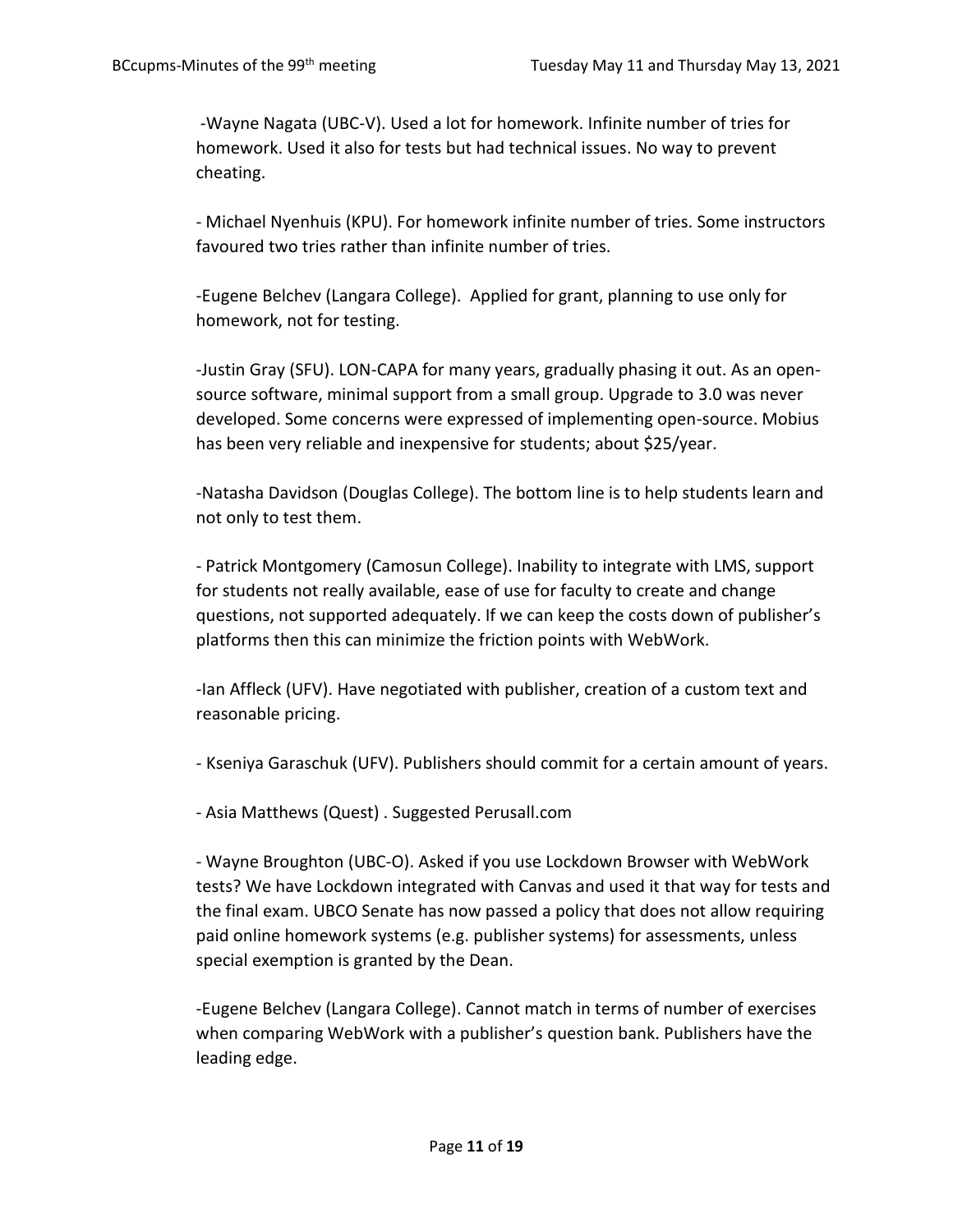#### **9.4 Marking**

-Justin Gray (SFU). Grading online using Crowdmark. Saves a lot of time. Will continue even after the pandemic.

-Jane Butterfield (UVIC). Encourage UVIC to continue paying for the service. Posted a question on the ability students can have to view their Final Exam.

-Eugene Belchev (Langara). Asked if Crowdmark can handle multiple versions of tests? Langara exploring Crowdmark.

-Wayne Broughton (UBC-O). Used Crowdmark, Speedgrader. Each have their advantages and disadvantages.

-Ian Affleck (UFV). Asked if Crowdmark works well when students submit photos and scanned images.

## **9.5 Delivery plans for the Fall**

-Eugene Belchev (Langara). 30% of classes are scheduled online for the Fall. Could be issues arising if students are taking back-to-back classes that are online and face-toface classes.

-Justin Gray (SFU). After the pandemic is over, online classes can be suitable for students rather than have students commute long distances.

-Michael Nyenhuis (KPU). Last term we conducted a short survey to see what students thought of online courses. The response rate was not high, the sample was self-selected. The data showed that there is not inconsiderable interest in online courses.

-Suzanne Feldberg (TRU). Both modes of delivery were preferred.

- Ana Culibrk (Columbia College). Faculty prefer hybrid model. Tests in class to avoid cheating.

-Natasha Davidson (Douglas College). Survey conducted from the student union on online learning showed there were complaints from students, feelings of loss of connection, felt they can perform better with face-to-face classes.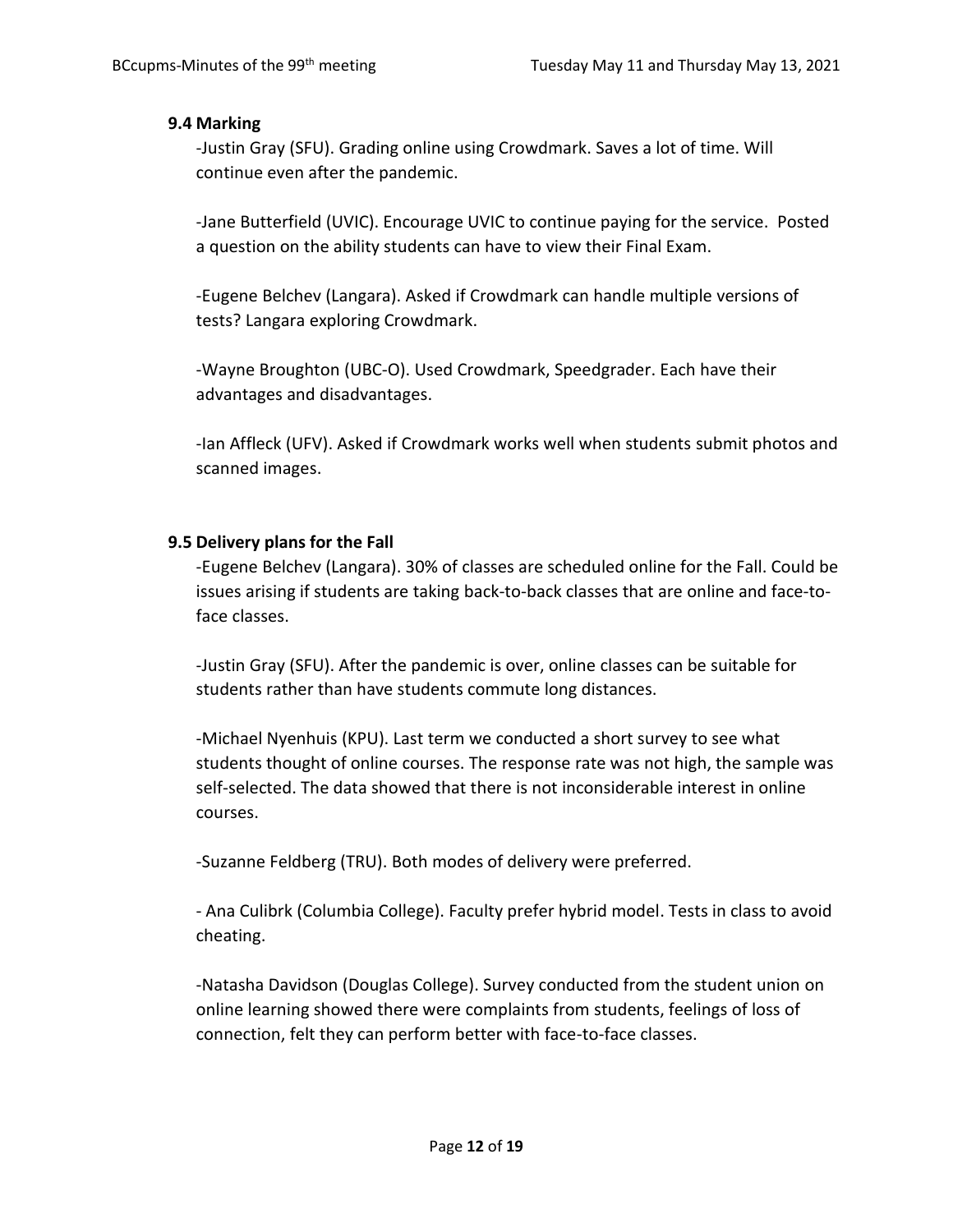- Kseniya Garaschuk (UFV). Concerning the course Math for Teachers, many students expressed that they wouldn't be able to take the course if it wasn't offered online due to life constraints.

- Michael Nyenhuis (KPU). Thinking of more courses being offered online.

-Ian Affleck (UFV). International student interest is higher in business rather than science courses.

#### **9.6 Academic Misconduct**

-Natasha Davidson (Douglas College). The more we focus on this issue, we get displaced from students who value learning and what our purpose is. Are we "guards" or faculty? It interferes with our energy in being facilitators of learning. -Ian Affleck (UFV). Hard to be a coach and referee at the same time.

-Deanna Baxter (Capilano U). Emphasis can be placed in minimizing cheating. Creation of open-ended questions. Creation of exercises that cannot be searchable using online websites.

#### **10. Stats Breakout Discussion (see Agenda posted at [www.bccupms.ca\)](http://www.bccupms.ca/)**

Some highlights are:

-Thanked outgoing Secretary Michael Lo (Langara). New Secretary is Andrea Hyde (COTR).

-Refer to Bruce Dunham (UBC-V) any contacts we have for training in Statistics.

-Attempts to engage students in Statistics

-Assessments and academic misconduct.

-Open access resources

-Open book exams. More authentic exams (assessments) are needed. Students can use resources and R on exams.

-Annually updated Statistics resources.

45-minute Lunch Break

#### **11. New Business**

#### **11.1 Highlights from parallel sessions (see 9 and 10 above).**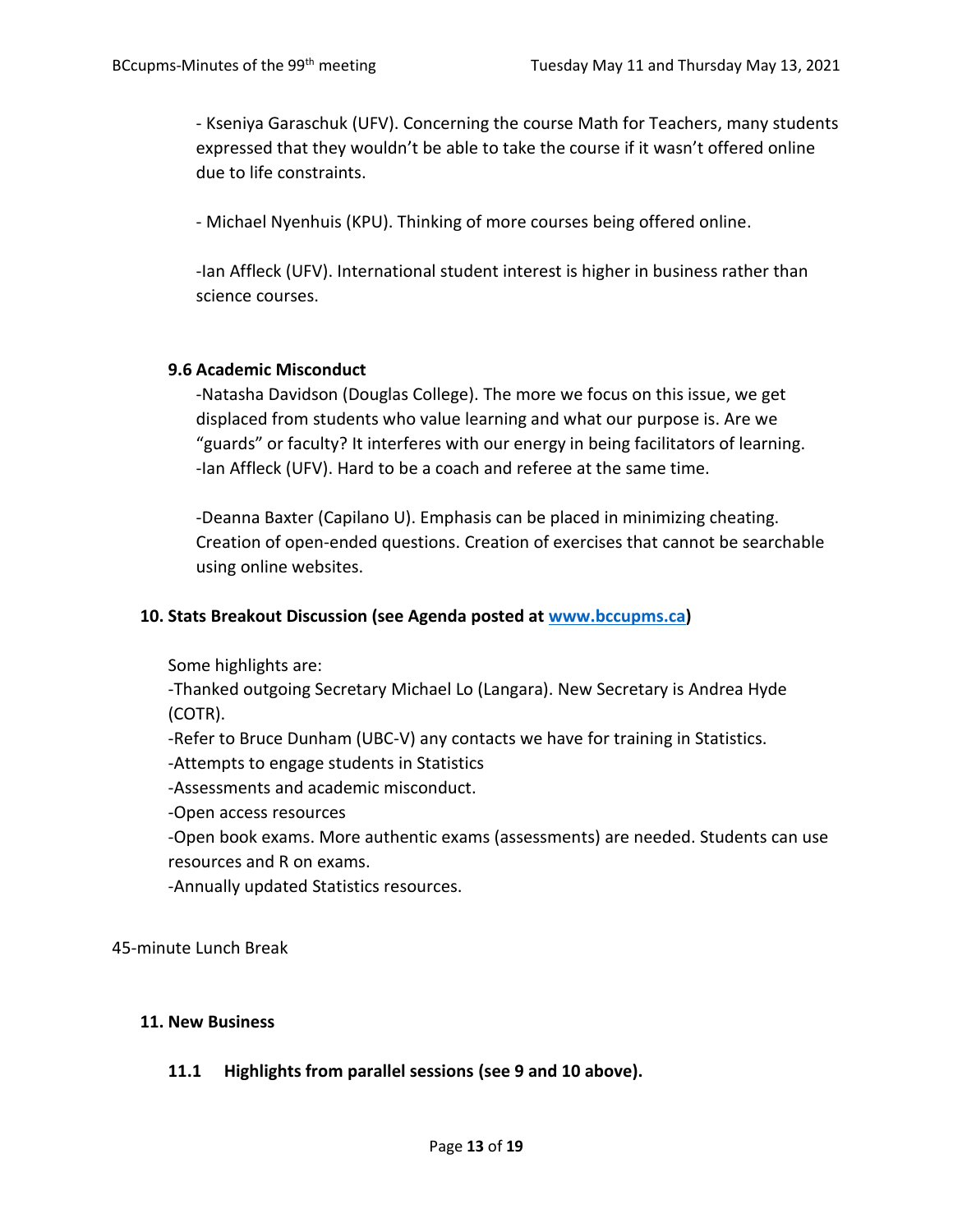# **11.2 Transition from high school (postponed to 13.2).**

## **11.3 Indigenization of post-secondary Math/Stats curriculum**

-Ian Affleck (UFV). For next year's meeting at UBC, might be a good idea to bring in a guest speaker. Host institution can provide the honorarium. -Various resources were brought forward:

- Zahra Mahyari (Acsenda). [http://www.fnesc.ca/wp/wp-](http://www.fnesc.ca/wp/wp-content/uploads/2015/09/PUB-LFP-POSTER-Principles-of-Learning-First-Peoples-poster-11x17.pdf)

[content/uploads/2015/09/PUB-LFP-POSTER-Principles-of-Learning-First-Peoples](http://www.fnesc.ca/wp/wp-content/uploads/2015/09/PUB-LFP-POSTER-Principles-of-Learning-First-Peoples-poster-11x17.pdf)[poster-11x17.pdf](http://www.fnesc.ca/wp/wp-content/uploads/2015/09/PUB-LFP-POSTER-Principles-of-Learning-First-Peoples-poster-11x17.pdf)

- Patrick Montgomery (Camosun College).

<https://opentextbc.ca/indigenizationcurriculumdevelopers/>

- Justin Gray (SFU). [https://www.lib.sfu.ca/help/academic-integrity/indigenous-](https://www.lib.sfu.ca/help/academic-integrity/indigenous-initiatives/icrc/indigenous-knowledge#indigenous-ways-of-knowing)

[initiatives/icrc/indigenous-knowledge#indigenous-ways-of-knowing](https://www.lib.sfu.ca/help/academic-integrity/indigenous-initiatives/icrc/indigenous-knowledge#indigenous-ways-of-knowing)

- Jane Butterfield (UVic). [http://www.fnesc.ca](http://www.fnesc.ca/)

# **11.4 Sessional instructor "sharing"**

-Ian Affleck (UFV). Sessional instructors who may not have work in one institution can have employment at another institution. Discussion on hiring process and HR postings.

-Suzanne Feldberg (TRU). PhD hires may not be the best suited and qualified to teach service courses. Non-PhD are typically more qualified.

-Justin Gray (SFU). Would be nice to have a way to have some reference to see postings on a regular basis.

-Natasha Davidson (Douglas College). The BCCUPMS website can be such a place with links to the postings.

-Deanna Baxter (Capilano U). Capilano requires PhDs from now on.

-Ian Affleck (UFV). Sessional instructors without PhDs working consistently might not be eligible for hire elsewhere if a PhD is required. Reminded members to send their institutional postings to the BCCUPMS listserve bccupms.lists.uvic.ca and then the members can forward the listserve postings to their sessional instructors appropriately.

# **11.5 Upper-level course sharing**

-Doug Henderson (Selkirk College). Sharing upper-level courses between institutions has occurred. The idea is if each institution has a few students in a course then two institutions can share the number of students and teach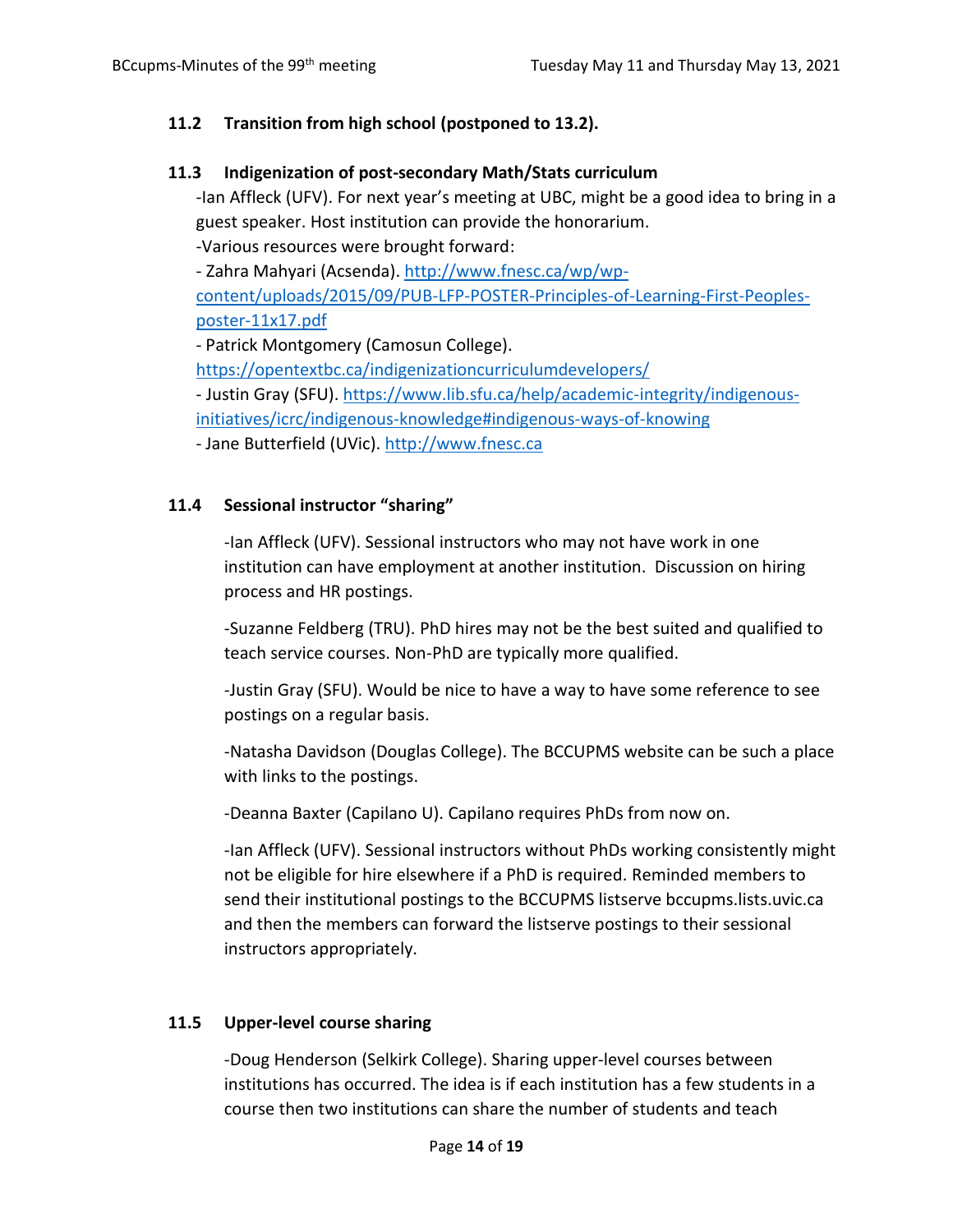accordingly. Ian Affleck (UFV), Bruce Dunham (UBC-V) and Gary MacGillivray (UVIC) expressed about various ideas on how this can occur.

## **11.6 Final Exam weighting**

-Andrea Hyde (COTR). Had the ability to change weighting because of COVID year.

-Discussion on weights from various institutions ranged from 30% - 50%.

- Gary MacGillivray (UVIC). For articulation transfer sometimes it is requested to also submit copies of exam.

# **12. Reports**

## **12.1 BCAMT - representative Susan Robinson, BCAMT president**

-Ian Affleck (Chair) introduces Susan Robinson.

- Susan mentioned that all work they have done is online due to COVID. Made reference to a virtual conference the past Fall and this Fall.

- The work they do is to support teachers in professional development, outreach and webinars.

- The high school Quarter (two courses at a time, 4 quarters, each quarter is 10 weeks and 38 classes in each quarter) and Octet (1 class-5 weeks every day, 22 days of one class, no other class during this time period) systems of teaching have received mixed reviews. Teaching three hours before lunch and three hours after lunch is difficult for the students to learn, focus and absorb what is being taught. Students are lacking processing time.

# **BCcupms Meeting with Public School Teachers**

Rebecca Mueller (Burnaby and Coquitlam school districts) Marlee Fisher (Chilliwack School District) Leeanne Bartel (Chilliwack School district)

Main highlights:

-Managed to finish all course(s) materials as there were no field trips and other activities due to COVID.

- Precalc 12 was taught under the Quarter system. Two lessons per class, very little processing time for students. Did their best and some may have challenges when they enter university.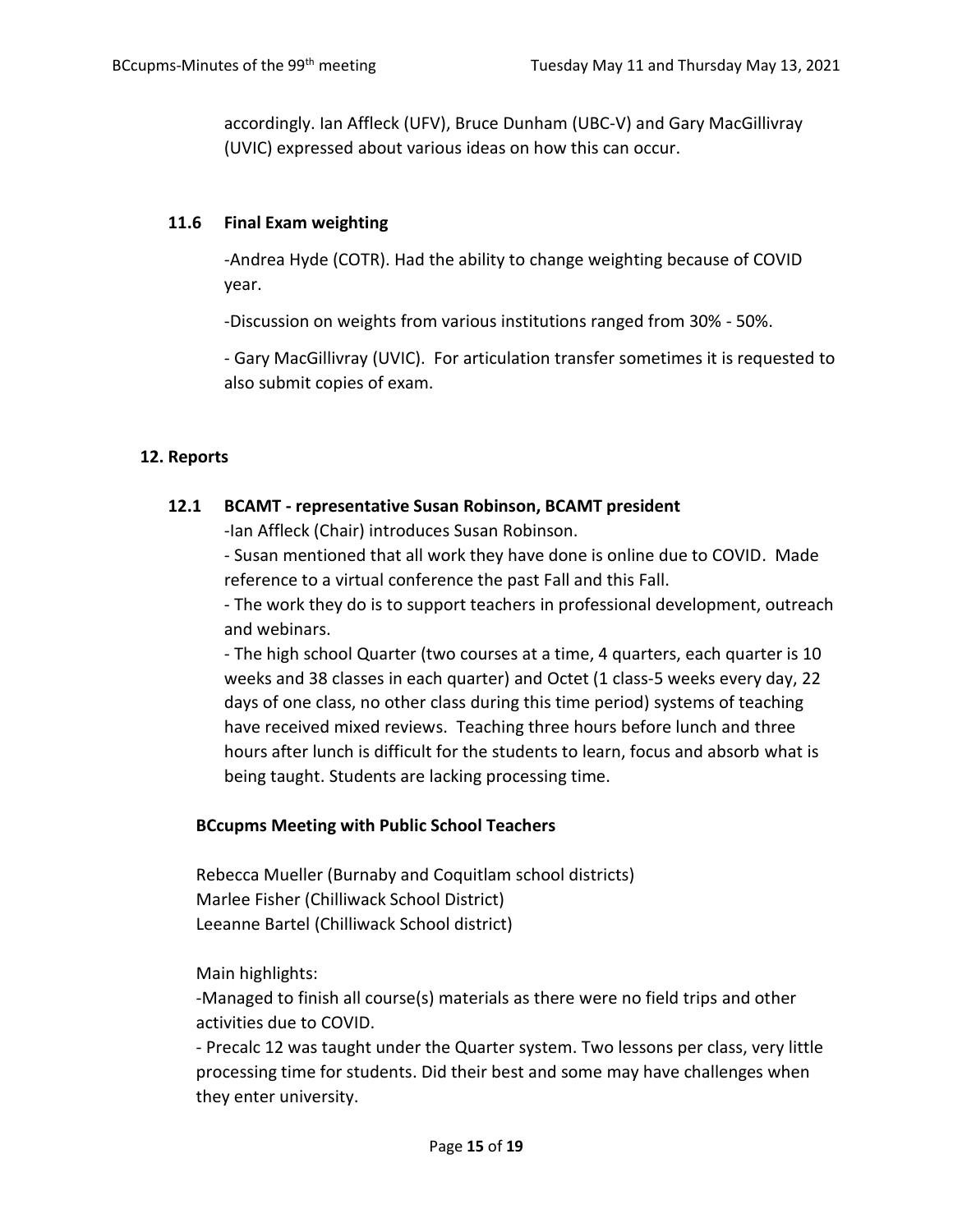- The octet system is draining for students and teachers for math. Some content was adjusted to manage. Big gap for some students taking high school math until the next time they take math in university.

-Susan Robinson (BCAMT). For Calculus 12, some teachers emphasized less transcendental functions. This spring, teaching was much better than last spring during the onset of the pandemic, where teachers had to interrupt and adjust and transition to online.

-Ian Affleck (UFV). Encouraged teachers to give advice to post-secondary institutions on math issues.

# **12.2 BCSSMC - Suzanne Feldberg**

- Gary MacGillivray (UVIC) thanked Suzanne for serving four years as vice chair. No activities were performed for two years because of the pandemic. The dates for next year are April 6, 2022 (preliminary round) and May 6 (Final round). Still need to do the answers, solution sets. The questions are already compiled. Asked for feedback from secondary school teachers on material used in the BCSS math contests. [http://mathcontest.sites.tru.ca](http://mathcontest.sites.tru.ca/)

## **12.3 Math Challengers - Leo Neufeld**

- Math Challengers (MC) is a competition for Grade 8, 9 and Grade 10 students who love math and excel in doing it. This year about 785 students participated at the Regional level. Grade 8 teams came from 27 different schools, Grade 9, from 27 schools and Grade 10, from 25 schools. Students are also permitted to register as individual competitors.

The delivery of the competition was drastically modified for 2021:

- No registration fees for schools or for teams
- Written stages were done in schools, not at a Regional site
- Coaches/volunteers were asked to mark the papers and send in the results
- The Face-Off Stage was open to all competitors and run using a Zoom and Excel
- Competitors were not identified by name
- No actual Provincial Finals Provincial recognition was extrapolated from Regionals

- Plaques will be awarded, rather than trophies, to top individuals and schools this year. Medals for Finalists, the top ten students in each pool, will be awarded, as will the PIMS Medal, recognizing the top student in each grade from a participating school on Vancouver Island.

- What happens in 2022 is still undetermined. The Math Challengers Society appears willing to repeat this year's format, if on-site delivery is not possible. Having the MC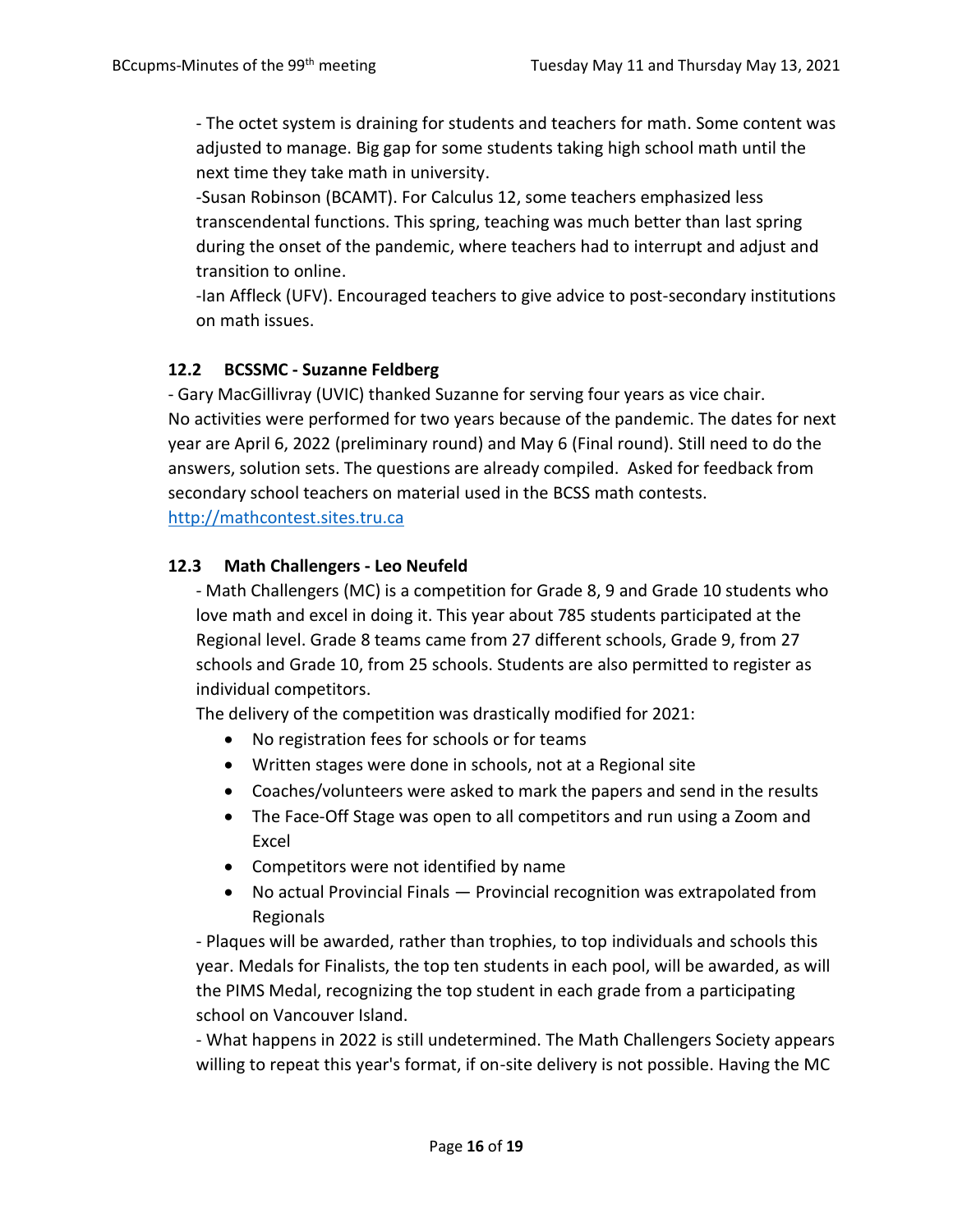competition run in schools gives access to any school in the Province, but advertising and supporting it then becomes more centralized.

- Regions, besides the main competition site on the Lower Mainland, are Vancouver Island, in the Okanagan, the Fraser Valley and Prince George. Organizers are Satoshi Tomoda (Okanagan), Kseniya Garaschuk (UFV) and Erin Beveridge (UNBC). Colleges and universities are ideal sites for hosting MC. New start-ups are we welcome from anywhere in the Province.

## **12.4 Calculus Challenge Exam - Wayne Nagata/Justin Gray**

-Held in June in high schools and successful students can get credit for first year calculus in the participating universities. There was no exam last June 2020 and June 2021 due to the pandemic. Anticipate a return in 2022. UBC-V is the sole institution for the Calculus Challenge Exam as SFU is no longer hosting but a participating institution.

Considering doing the following with the CCE each year.

(a) Releasing a CCE 1 to all schools, to be written by any interested student and used by any interested teacher. For example, teachers could: use this as their own exam; use it as an illustration of UBC calculus exams; give it to their students as a practice exam; or selectively pull problems from it.

(b) Releasing a grading guide to the CCE 1 to any interested teacher. (c) Running a CCE 2, similar in structure and difficulty to the CCE 1, in the manner that the Calculus Challenge Exam has traditionally been run, and for the same stakes (course credit at a participating institution).

#### **13. Open Discussion**

#### **13.1 Impact of COVID-19 on 2020-2021 school year**

Discussion on challenges that the COVID pandemic had in the high school system. Teachers asked if students were prepared in university in Fall 2020. Post secondary institutions really cannot determine this.

-Bruce Dunham (UBC-V). Students do not retain information when taking short duration courses versus normal length courses.

- Gap knowledge has increased, students and teachers have increased anxiety, students encouraged to attend tutorials online to fill in gaps.

-All type of math competitions had low participation. One reason for this is the Quarter and Octet systems the high schools implemented.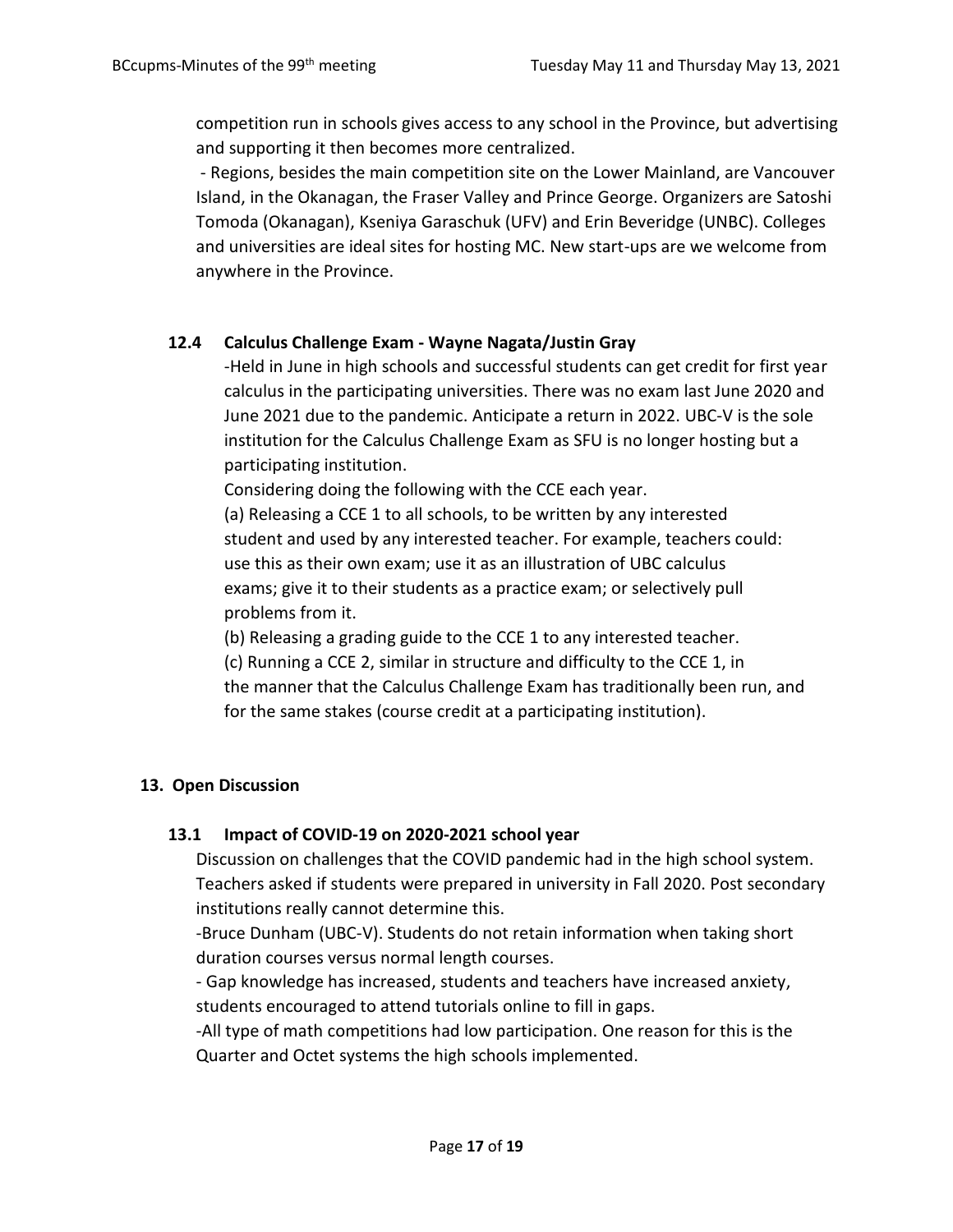#### **13.2 Transition from Grade 12 new curriculum to post-secondary, Fall 2020**

- Dan Henschel (Douglas College). Asked if there will be students from high school that would have taken the new high school courses such as Statistics 12 and Geometry 12. - Susan Robinson (BCAMT). Not too many as many smaller schools these new courses are not offered.

- Teacher's attitude plays a big role in generating interest of offering a new course in a high school.

## **13.3 Further topics to be suggested by teaches and/or representatives**

- None.

#### **14**. **Adjourn**

The Chair thanked Susan Robinson (BCAMT) and all the high school teachers who attended and everyone for their participation.

# **Motion: To adjourn the 99th BCcupms meeting. M- Costa Karavas (VCC), S- Paul Ottaway (Capilano U.)**

#### **Approved – consensus**

Meeting adjourned at 18:02

\* Dave Mitton, representative from Langara College and former Vice Chair of the BCCUPM, passed away March 5, 2021.\*

Attendee List

| Institution                       | Last name       | <b>First name</b> |
|-----------------------------------|-----------------|-------------------|
| Acsenda School of Management      | <b>Banerjee</b> | Partha            |
|                                   | Mahyari         | Zahra             |
| Alexander College                 | Subedi          | Krishna           |
| <b>BC Institute of Technology</b> | Jolfaee         | Simin             |
|                                   | Merchant        | Sandi             |
| Camosun College                   | Montgomery      | Patrick           |
| Capilano University               | Anderson        | Marsha            |
|                                   | Ottaway         | Paul              |
| <b>Coast Mountain College</b>     | Zahrai          | Erfan             |
| College of New Caledonia          | Wall            | <b>Tracy</b>      |
| College of the Rockies            | Hyde            | Andrea            |
| Columbia College                  | Culibrk         | Ana               |